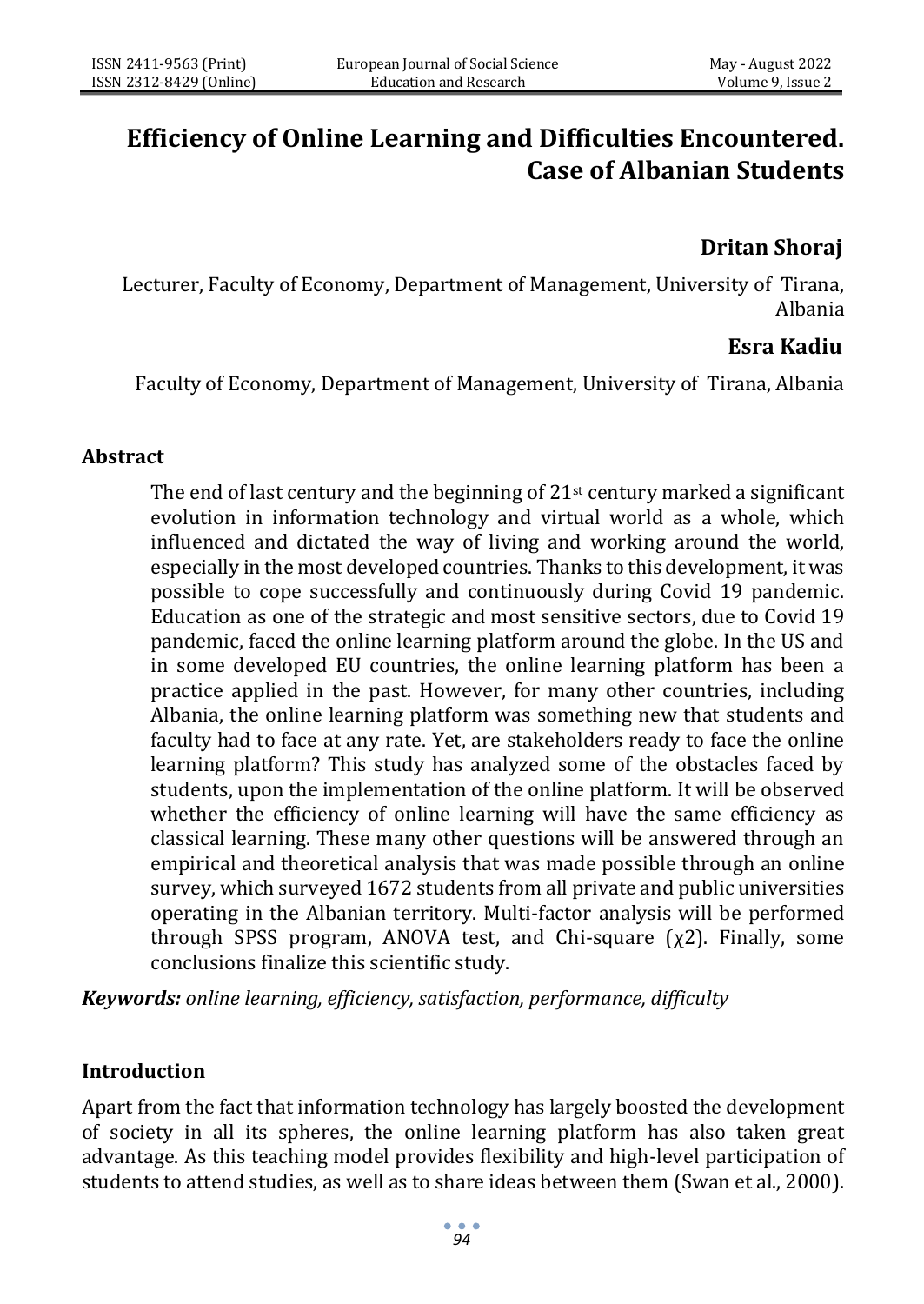Online or distance learning is a phenomenon started over the last decades of the last century in the developed EU&US countries. According to Dykman & Davis, (2008), this phenomenon has had an exponential growth at the beginning of new century. According to an analysis by Seaman, Allen & Seaman, (2018), students who follow online learning platform in the US, represent over 31.6% of all higher education students, including postgraduate students. An obvious fact is that students with disabilities prefer learning on the online platform rather than the traditional learning model (Mike & Harrington, 2013).

However, because of Covid 19, the development of online learning has become a normal process in all universities around the globe. Both in the countries that had already built the culture of online teaching platform, but also the countries that normally had never thought of this teaching platform at all, in conditions of the pandemic, although unprepared, many countries, including Albania, were forced to implement this platform, to successfully close the academic year that had just begun.

Using the online platform was a challenge for all stakeholders, including students, professors and universities, not to mention society as a whole. Yet, how will the above stakeholders deal with online platform? Will Albanian students be able to receive and disseminate knowledge online? What about educators, will they be able to transmit knowledge through this platform? Do Albanian universities have the adequate capacities to deal with this phenomenon? Meanwhile, do Albanian families have the adequate conditions and infrastructure to support their student children, to successfully overcome this new innovation? These and many other questions will be answered in this paper through the study hypotheses listed below.

H1: Infrastructure (electricity, computer and internet) affects the online learning platform.

H2: Online learning platform increases students' satisfaction to attend online classes

H3: The online learning platform increases the learning efficiency of Albanian students.

#### **Literature review**

According to some researches, online learning is a good opportunity to expand the audience with students, while significantly reducing their expenses (Carruth & Carruth, 2013). This target group of students may also benefit students from lowincome families, students living in suburban or isolated areas, but especially students with disabilities, who prefer online learning to traditional teaching formats "(Verdinelli & Kutner, 2016, p.353). As student interaction increases, it encourages wider student participation and produces broader discussion in relation to the traditional teaching platform (D. Smith & Hardaker, 2000). Dykman & Davis, (2008) believe that learning on the online platform is the most effective and efficient way to disseminate knowledge and increase cooperation between stakeholders. Even other researchers think that virtual interaction is less intimidating and more comfortable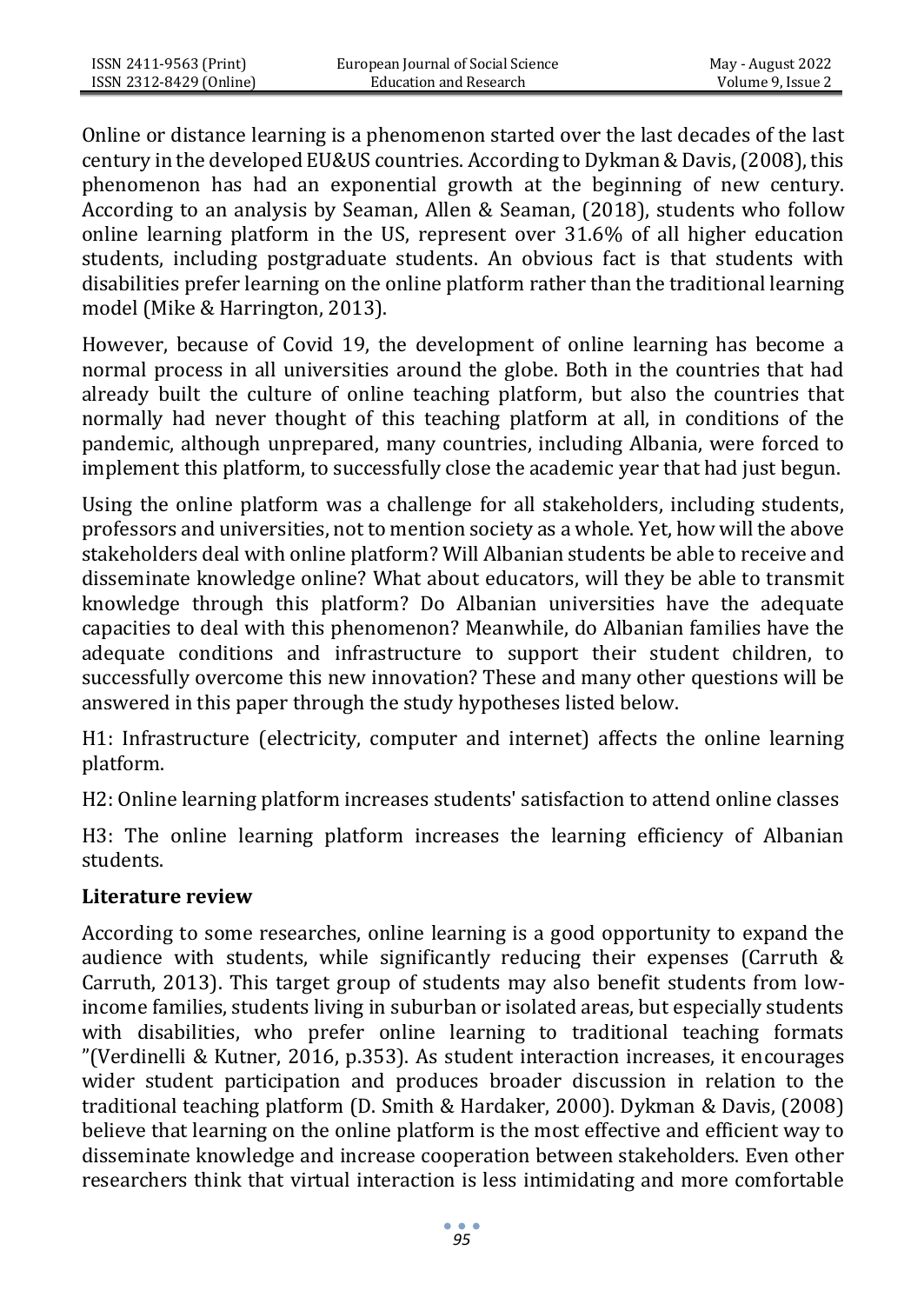for students than the traditional teaching model (Warschauer, 1997), may encourage students to participate more in discussions (Citera, 1988).

On the other hand, there are perspectives against online learning platform, because according to them, today's students have the ability to absorb technology, but do not have the experience and academic skills to come up with high results in the online learning platform (Christ. 2007). Further, they worry as many students who follow online learning platform may feel isolated (Brown, 1996), confused and frustrated (Hara & Kling, 2000) and that student interest and learning effectiveness may fall significantly.

Thus, the transition from the traditional model of teaching to online platform, per se constitutes change and adoption with a new approach to teaching and learning of the three stakeholders, students, faculty and universities. That can often lead to conflicts while adopting new roles. The transition to the online platform requires, first of all, restructuring, profound change in the nature of teaching and learning (Zohar, Degani, & Vaaknin, 2001; Palloff and Pratt, 2000). In addition to roles, switching to the online platform vests the educators and students with different responsibilities from the traditional platform (Coppola et al., 2002; Crichton, 1999), without underestimating the cultural and personal sensitivity of stakeholders (Bruyn, 2004; Kleinman, 2005), which play a crucial role in the effectiveness of this platform.

Based on the findings of some researchers, the online learning platform is attractive for a variety of reasons. First of all, the flexibility of being able to follow a course in real time and in any kind of location. Therefore, the student is not limited to be present in the classroom at any rate. Secondly, according to them, the online teaching platform tends to cost less in general, compared to traditional teaching. All you need is a computer and internet access. Thirdly, the online learning platform is very attractive to students who are proficient in technology and enjoy virtual interaction (Carruth & Carruth, 2013).

Although the younger generation is called the digital generation or the age of internet, they have the ability and readiness to absorb technology but do not have the experience and academic skill to excel in online classes (Christ. 2007).

#### **Research methodology**

The research is based on the positivist approach with an objectivist ontological attitude and independent from us as researchers. The focus of this study has highlighted key components that affect online teaching. Therefore, a questionnaire was built, divided into 4 sections, for a total of 42 questions. The first section includes demographic data of the students, followed by other sections of the questionnaire, which support the analysis of study hypotheses.

The factual data obtained from the survey of 1672 students were used to confirm hypotheses. Through this quantitative study, the questionnaires were attributed values according to the Likert scale from 1-5, which corresponds to (1-not at all; 2 a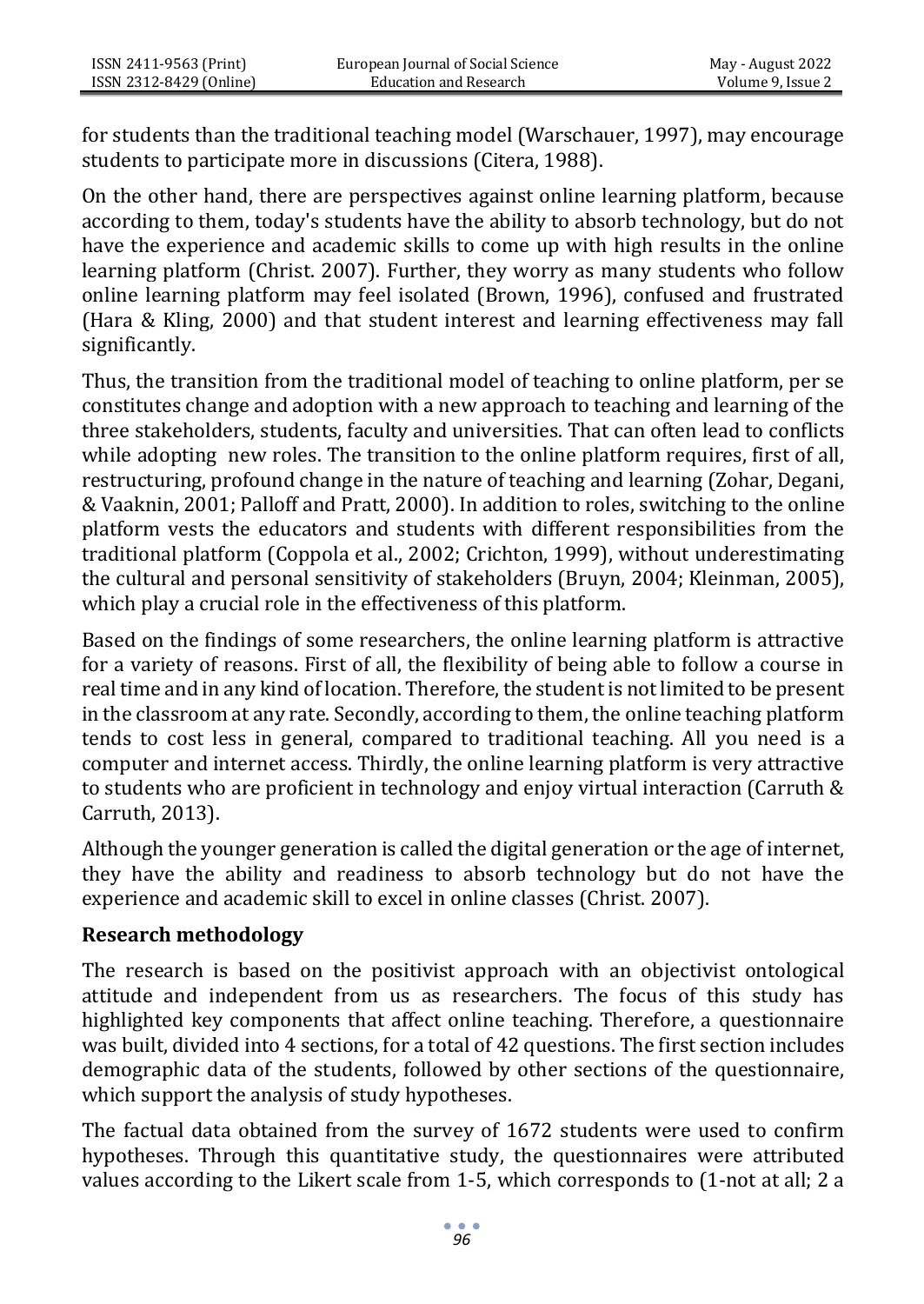little; 3-somewhat; 4- good / sufficient; and 5-very good / excellent). Data were analyzed through the statistical program SPSS (Statistical Package for Social Sciences, version 20). Mean, standard deviation, frequency and other statistical data have described the characteristics of sample population. The hypothesis testing was performed through the Chi-square test  $(\chi^2)$ , where the true statistical level is accepted at the quota of  $p < 0.05$ .

The sample population is represented by all students in Albania, including private and public universities, Bachelor level and Master level. While the sample of the study are 1672 students, of whom 1334 are female students, or expressed in percentage, about 79.8%, while the other ones are 338 male students or 20.2% of respondents. Data show that 1356 students or about 81.1%, are students in public universities and 316 students or about 18.9%, are students in private universities. QuestionPro format was used for the survey, in google, which was sent to the students' emails.

## **Data analysis**

As mentioned above, 1672 students from all Albanian universities, public and private ones, were surveyed in total. The distribution of surveyed students is as follows: in the first year 418 Bachelor students were surveyed; in the second year 339 Bachelor students were surveyed; in the third year 523 Bachelor students were surveyed; while at the professional master level 227 students were surveyed; and recently, 165 students were surveyed at the scientific master level. It transpires that 1239 students (74.1%) are students coming from urban areas and 433 students (25.9%) are students from rural areas. Figure no.1 shows the stratification of the sample administered in the study.



In the meantime, we have attempted to explore the financial possibilities of students and their families to afford the online learning platform. In the course of data analysis, it follows that 578 students (34.57%) attend online computer learning, while the rest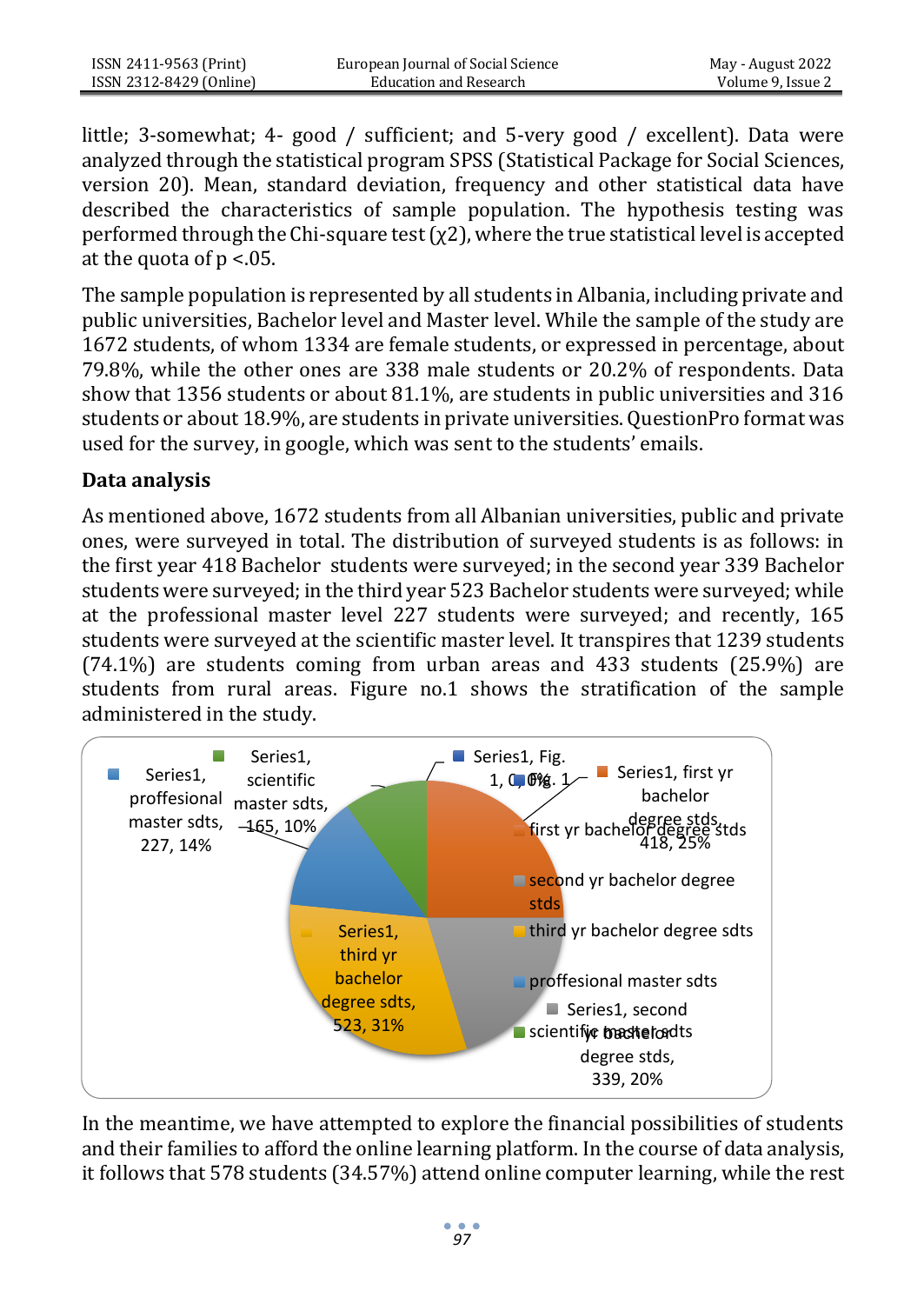of 1094 students (65.43%) attend online learning via phones /tablets. This is because 59.09% of the total students have in their families another student /pupil brother /sister who attends studies at the same time. Obviously, the Albanian families are not capable to equip all their children (students) with a personal computer, thus making most students attend online education via mobile phone. Further, only 487 students (29,127%) of the respondents have a personal computer in their family, and the rest of 1185 students (70,873%) either do not have a computer in their family at all, or if they do, they should share it with other family members. Therefore, a serious problem encountered in this research is the lack of infrastructure needed to attend online learning.

In some families there are even more than one student/pupil. Therefore, according to the data, 482 students or about 28.8% of the total are the only students in the family. 878 families or about 52.5% of the total number of respondents have two students/pupils at home. 256 families or about 15.3% of the total have three students/pupils attending studies and 56 students or about 3.4% of the total are four students attending studies in one family. Figure no.2 shows students according to other family members studying at the same time.



Another issue encountered during data analysis is the persistent lack of internet and electricity. According to the study, 1225 students (73.27%) have encountered problems with Internet or electricity more than once during online learning. Further, only 447 students (26.73%) confirm there have been no shortages of internet supply or electricity during online learning, thus causing a negative impact on the attendance of online courses. Lack of internet or electricity has often affected the loss of interest and motivation of students to attend classes online.

Another component addressed in this survey is the comfort and convenience of students to be active part while learning on the online platform. Therefore,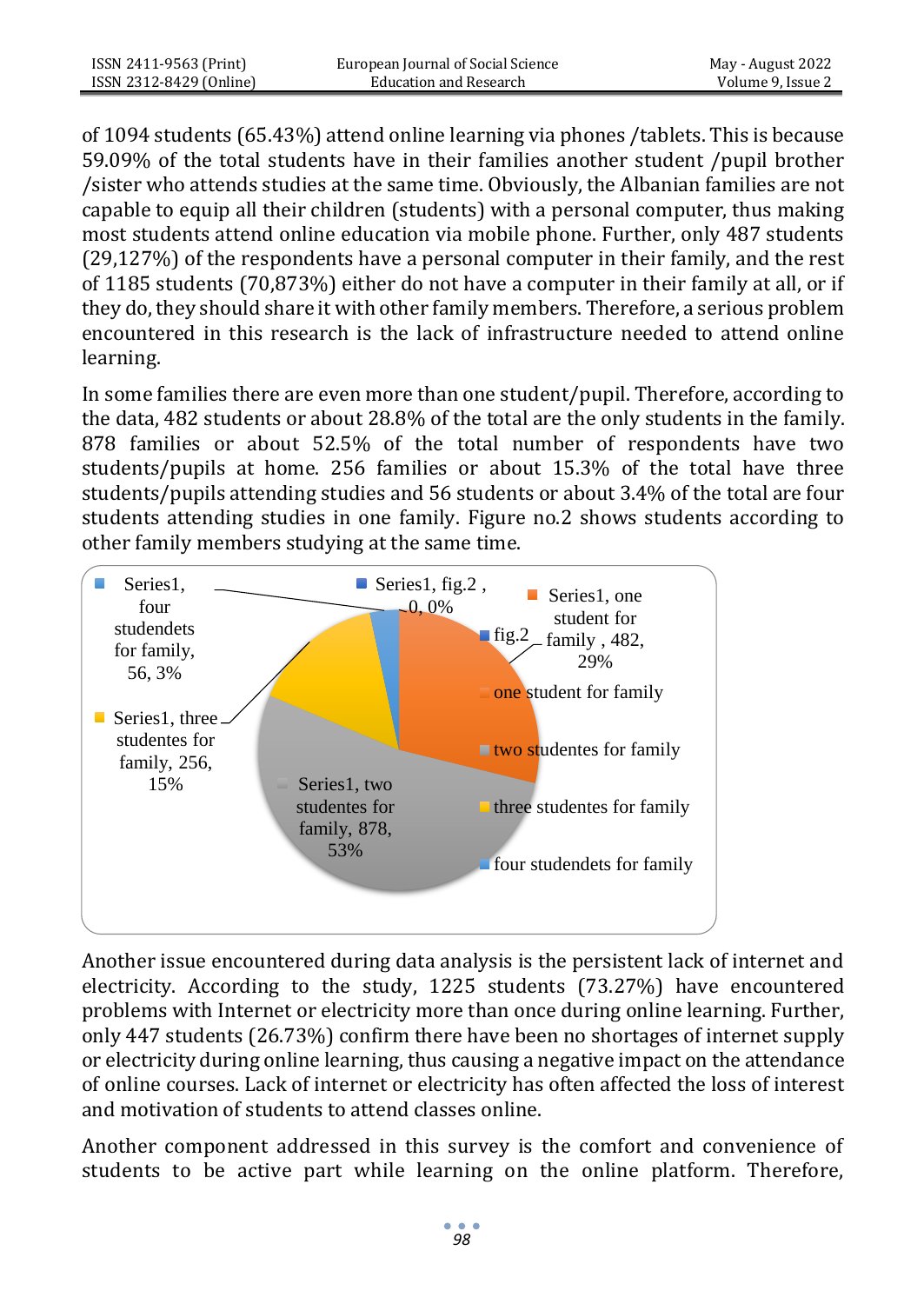according to the data it follows that 347 students (20.8%) surveyed did not feel at all comfortable to be active during online learning, in relation to classical (face-toface) teaching. Further, 321 students (19.2%) believe that they are a little comfortable to be active in online learning, while 405 students (24.2%) are somewhat comfortable. 354 students (21.2%) feel good in this type of teaching and only 242 students (14.5%), feel very comfortable in online teaching, compared to classical teaching. Hence, as it appears from the survey data, it is clear that only 14.5% of respondents feel very comfortable in the online learning platform.

 As regards the difficulty of understanding hard concepts during online learning, it transpires that only 423 students or about 25.3% of students could understand everything online, the rest, 1249 students or about 74.7% thereof have encountered difficulties in understanding difficult terms or concepts while learning online. Therefore, as it appears from the data,  $\frac{3}{4}$  of the students have encountered difficulties in obtaining information through online learning platform. Further, the pleasure/desire that students have to follow online learning platform shows that 498 students or about 29.8% thereof are not satisfied at all, 349 students or about 20.9% thereof are very dissatisfied and 669 students or about 40% thereof are somewhat satisfied and only 156 students or about 9.3% thereof are fully satisfied, while 48.2% of the surveyed students would not recommend it at all, or would barely recommend the online platform to be followed by other students.

Furthermore, as regards the question of whether they are ready to face challenges with online learning, we see that there is a sort of hesitation on the part of students, as 20.5% of them are not at all ready to face challenges on the online learning platform, while 22.1%, are a little ready; 29.5% are somewhat ready; 18.4% are ready and only 9.5% are very ready to face challenges on the online learning platform. Hence, as data shows, it follows that most students are not ready to deal with the online learning platform. Even most of them consider attending online learning a waste of time. The survey shows that 42.1% of students believe it is worth little or nothing at all to attend online. Only 14.5% of them believe it is worth attending online education, while the rest are unbiased. Below, figure 4 reflects situation more clearly.

#### **Pearson's correlation analysis for the main study variables**

• H1: Infrastructure (electricity, computer and internet) affects the online learning platform.

Based on Pearson's bivariate correlation analysis for the main variables of the first hypothesis, it follows there is a positive relationship between the two dependent and independent variables. Independent variables (electricity, computer, and internet) positively / negatively affect the online learning platform. Specifically, the value of correlation coefficient between the two variables is 0.174 and the confidence level (observed alpha) is 0.0012 less than 5%, which means there is a positive statistically stable relationship between the two study variables.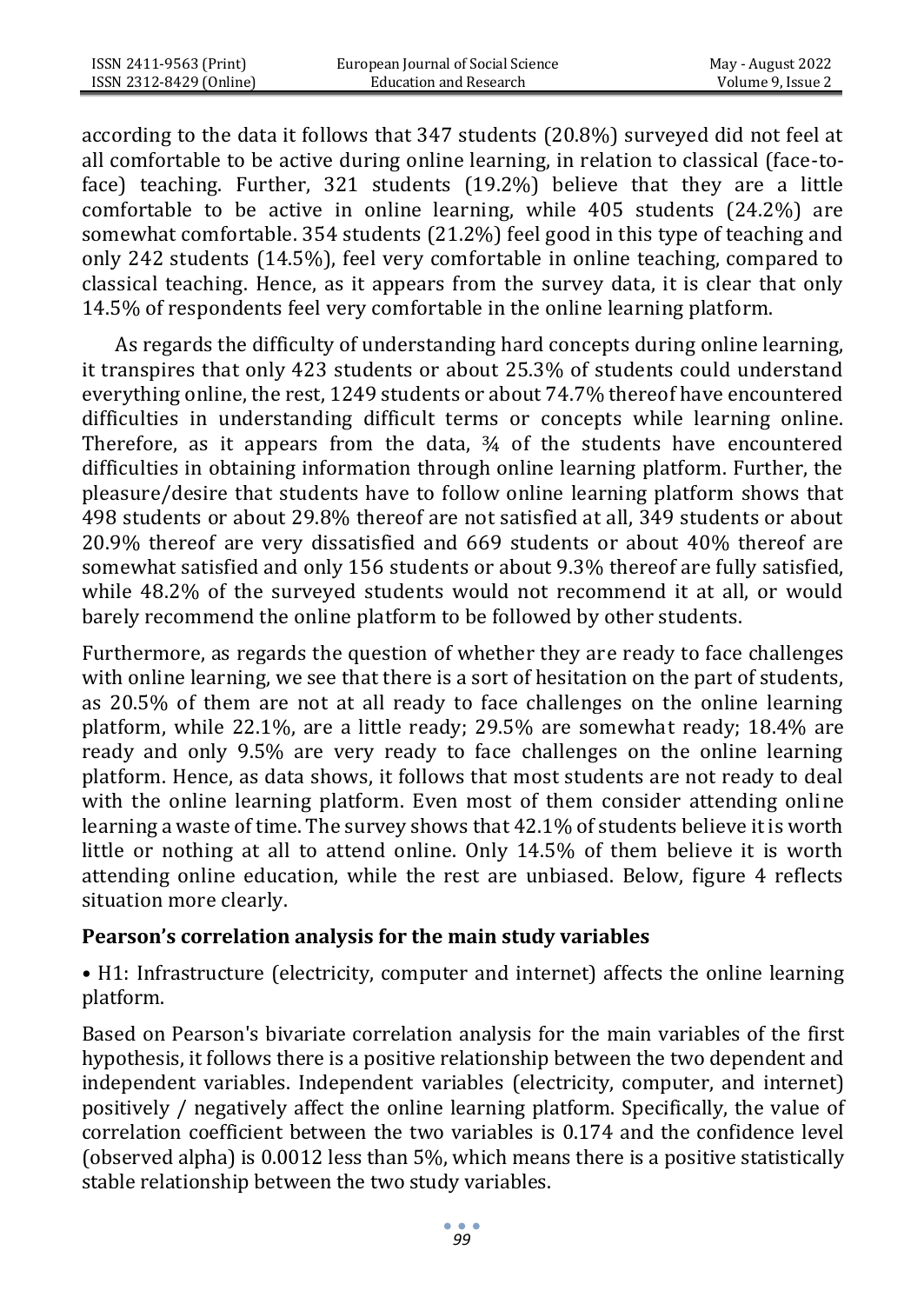H2: Online learning platform increases students' satisfaction to attend online courses

Following the Pearson bivariate analysis of correlation, in the second hypothesis of study, it was found negative relationship between the two variables. The correlation coefficient in this case is -0.089, which means that continuing to learn on the online platform reduces students' satisfaction in learning. Accordingly, there is a negative, statistically stable relationship between these two variables, where the confidence level is 0.023, which is less than 5% *(observed alpha <5% or p <.05).*

H3: Online learning platform increases the learning efficiency of Albanian students

Again, through the Pearson bivariate analysis of correlation, for the third hypothesis of study, it transpired that there is a negative relationship between the two variable ofs online learning and learning efficiency of Albanian students. The correlation coefficient in this case is-0.93. This analysis confirmed that there is a negative, statistically stable relationship between these two variables, where the level of confidence is 0.041, which is less than 5% *(observed alpha <5% or p <.05).* Therefore, from the data it followed that online learning platform negatively affects the learning efficiency of Albanian students.

## **Chi-Square Test Analysis**

*H1:* Infrastructure (electricity, computer and internet) affects the online learning platform

From the analysis of the Chi-Square Test it follows that the observed statistic with a value of 42,143, with a degree of freedom 16, and a security level of 0.021 that is less than 0.05 (0.021 <0.05), confirms that hypothesis is applicable. What we understand is that electricity, computers and internet are key factors for the online learning platform. Therefore, the first hypothesis is proven.

• *H2*: Online learning increases students' satisfaction to attend online classes

Further, the analysis of Chi-Square Test, for the second hypothesis of study, showed that online learning platform does not increase the students' satisfaction to attend online classes. The observed statistics of Chi-Square Test assumes value at 37,204, with a degree of freedom 16, and a security level of 0.086 that is higher than 0.05 (0.086> 0.005), showing that hypothesis is not applicable. Therefore, from the above data we understand that second hypothesis is not proven. Learning on the online platform does not increase the satisfaction of Albanian students to attend online classes.

*H3:* Online learning platform increases the learning efficiency of Albanian students.

Further, regarding the third hypothesis of study, the Chi-Square Test analysis does not prove it. Specifically, *H3* shows that it assmues value at the quota of 39.004, with a degree of freedom 16, and a security level of 0.164 that is higher than 0.05 (0.164> 0.005), so the hypothesis is not applicable. What we understand is that the third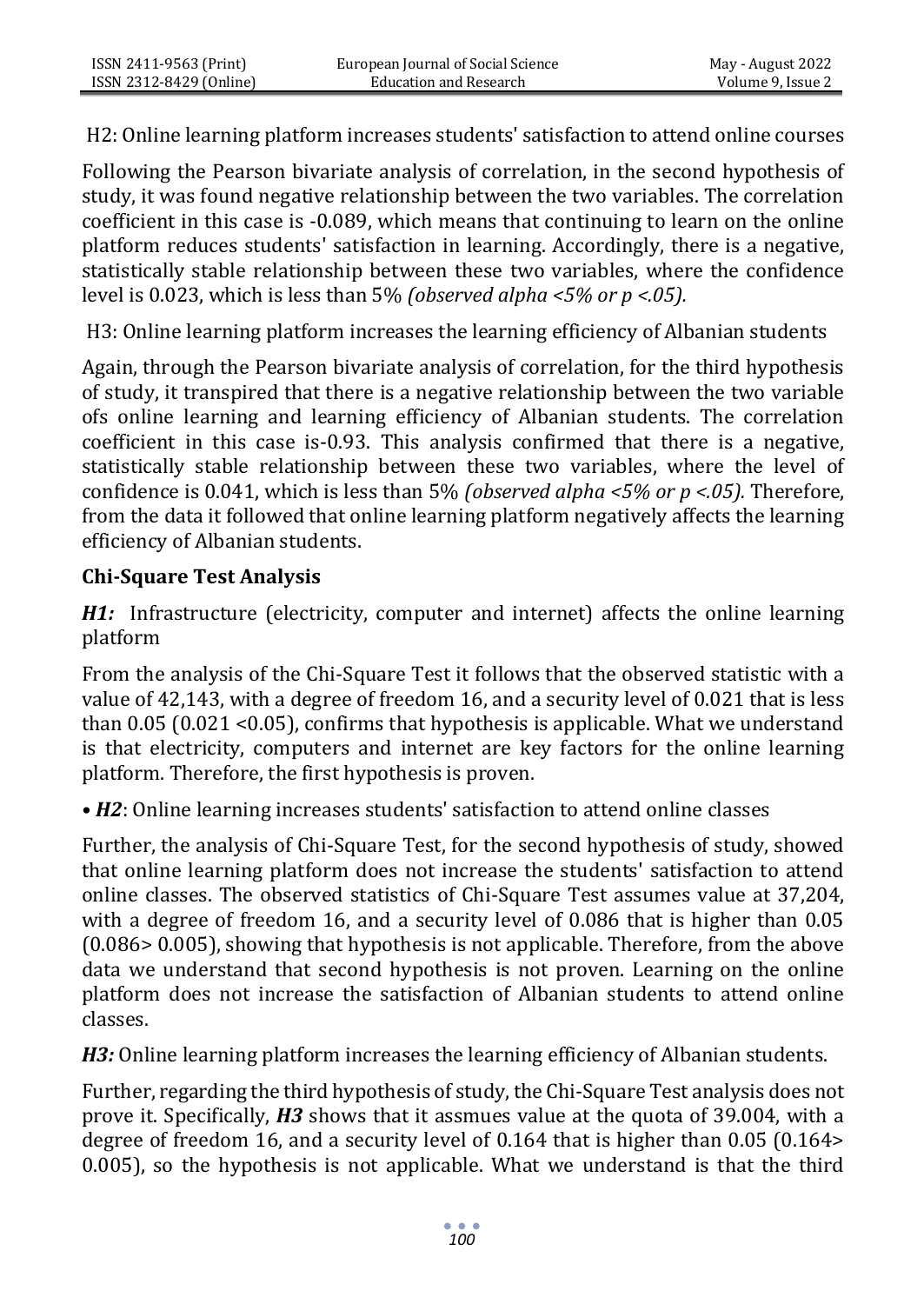hypothesis of the study is not proven. According to the data, learning on the online platform does not increase the learning efficiency of Albanian students.

#### **Conclusions**

During data analysis it follows that 578 students (34.57%), attend online learning on the computer, while the remaining 1094 students attend online learning via mobile phones /tablets. Meanwhile, only 487 students (29,127%) of the respondents have a personal computer in their family and the rest of 1185 students (70,873%) either do not have a computer in their family at all, or if they do, they should share it with other family members. In some families there are even more than one student. So according to the data, 482 students or about 28.8% of the total are single students in the family. 878 families or about 52.5% of the total surveyed have two students / pupils at home and 256 families or about 15.3%, of the total have three students/pupils attending studies and 56 families have 4 children students/pupils attending studies simultenously.

Apparently, a serious problem encountered in this research is the lack of infrastructure needed to attend online learning. Thus, the inability of Albanian families to supply all their children (students) with a personal computer, makes most of the students attend online education via mobile phone.

The lack of internet or electricity has often affected the non-attendance of lectures / seminars, which has also influenced the loss of interest and motivation of students to attend classes online. Hence, as it appears from the data, most of the students are dissatisfied with their results through the online learning platform.

Therefore, as observed from the data, it follows that most of the students are not ready to deal with the online learning platform. Even a vast majority thereof consider attending online learning a waste of time, as a large number of students encounter serious problems in understanding difficult concepts during lectures on the online platform.

In the meantime, the research results showed that pursuing studies online adversely affects the satisfaction of students and the efficiency of learning of Albanian students. Thus, the above components have turned out to be essential components for achieving high results in studies for Albanian students.

## **Bibliography**

- [1] Brown, K. M. (1996). The role of internal and external factors in the discontinuation of off-campus students. Distance Education, 17, 14-71.
- [2] Bruyn, L. L. (2004). Monitoring online communication: Can the development of convergence and social presence indicate an interactive learning environment? Distance Education , 25(1), 67-81.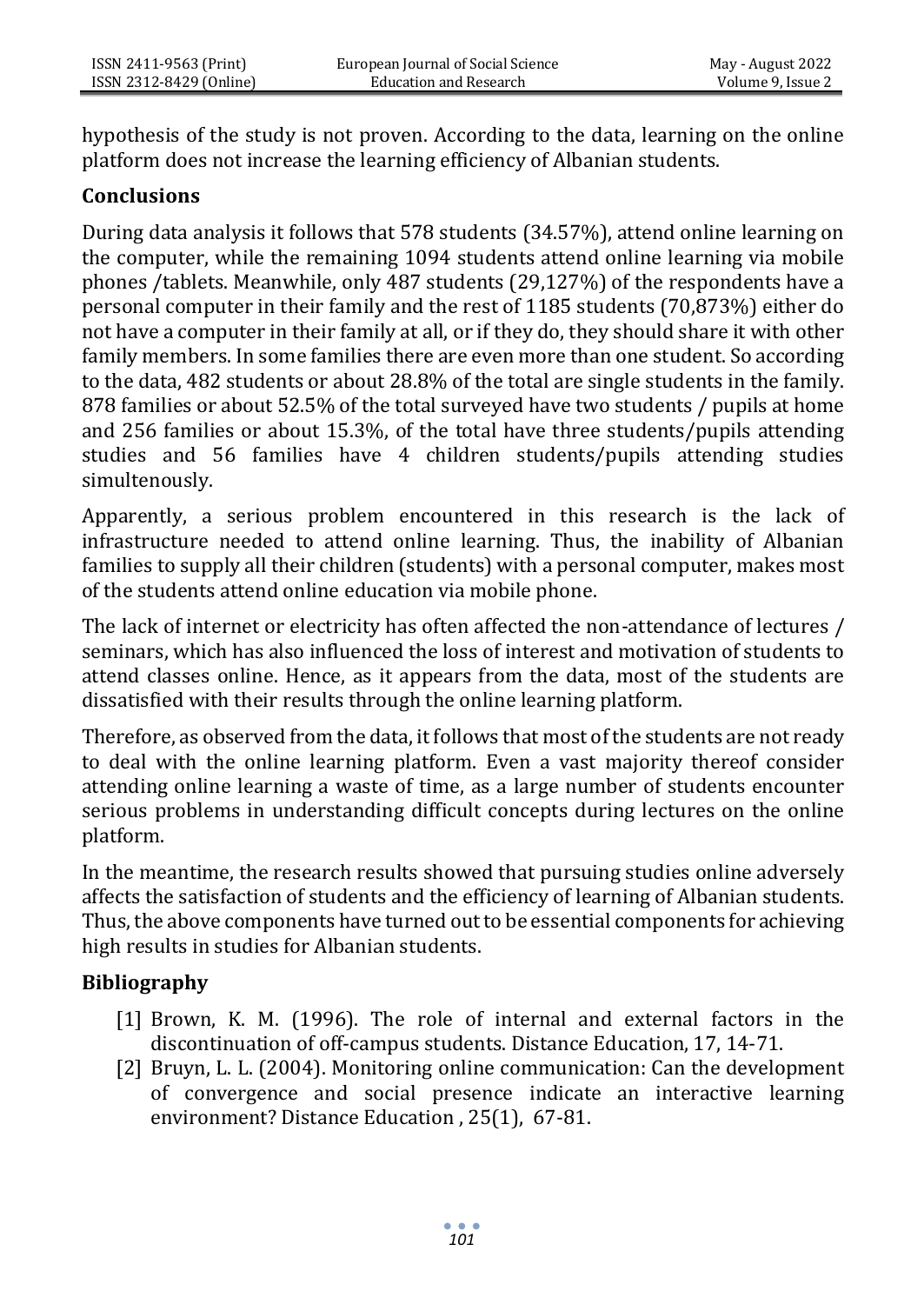- [3] Carruth, P. J., & Carruth, A. K. (2013). Educational and financial impact of technology on workforce development. American Journal of Business Education, 6, 513-520.
- [4] Christ, F. ( 2007). "Empowering Faculty to Empower Student Learning." Keynote speaker at 2007 Best Practices Showcase and Expo, a conference sponsored by SDCCD Online Learning Pathways, Friday, April 20, 2007, Miramar College, San Diego, CA.
- [5] Citera, M. (1988). Distributed teamwork: The impact of communication media on influence and decision quality. Journal of the American Society for Information Science, 49(9), 972-800.
- [6] Coppola, N., Hiltz, S., & Rotter, N. (2002). Becoming a virtual professor: Pedagogical roles and asynchronous learning networks. Journal of Management Information Systems , /8(4), 161-189.
- [7] Crichton, S. (1999). Virtual learning: A case study of actual practice. Journal of Online Learning 10(4), 20-22.
- [8] Dykman, C., Davis, C. (2008). The Shift Toward Online Education, *Journal of Information Systems Education*; West Lafayette Vol. 19, Iss. 1: 11-16.
- [9] Hara, N., & Kling, R. (2000). Students' distress with a web-based distance education course: An ethno graphic study of participants' experiences. Information, Communication, and Society, 3, 557- 579.
- [10] Kleinman, S. (2005). Strategies for encouraging active learning, interaction, and academic integrity in online courses. Communication Teacher, 19(1), 13- 18.
- [11] Lee, Y., & Choi, J. (20! 1). A review of online course dropout research: Implications for practice and future research. Educational Technology Research and Development, 59, 593-618.
- [12] Mike, D., & Harrington, M. (2013, March). Retrofitting an online graduate course for ADA compliance: the case for universal design for learning. In *Society for Information Technology & Teacher Education International Conference* (pp. 789-794). Association for the Advancement of Computing in Education (AACE).
- [13] Palloff, R., & Pratt, K. (2000). Making the transitions: Helping teachers to teach online. EDUCAUSE 2000 : Thinking IT through. Nashville: EDUCAUSE.
- [14] Smith, D., & Hardaker, G. (2000). e-Learning innovation through the implementation of an Internet supported learning environment. Educational Technology and Society, 3,1-16.
- [15] Swan, K., Shea, P., Frederickson, E., Pickett, A. Pelz, W., & Maher, G. (2000). Building knowledge building communities: Consistency, contact, and communication in the virtual classroom. Journal of Educational Computing Research, 23(4), 389-413.
- [16] Verdinelli, S. & Kutner, D. (2016). Persistence factors among online graduate students with disabilities. *Journal of Diversity in Higher Education, 9*(4), 353- 368.